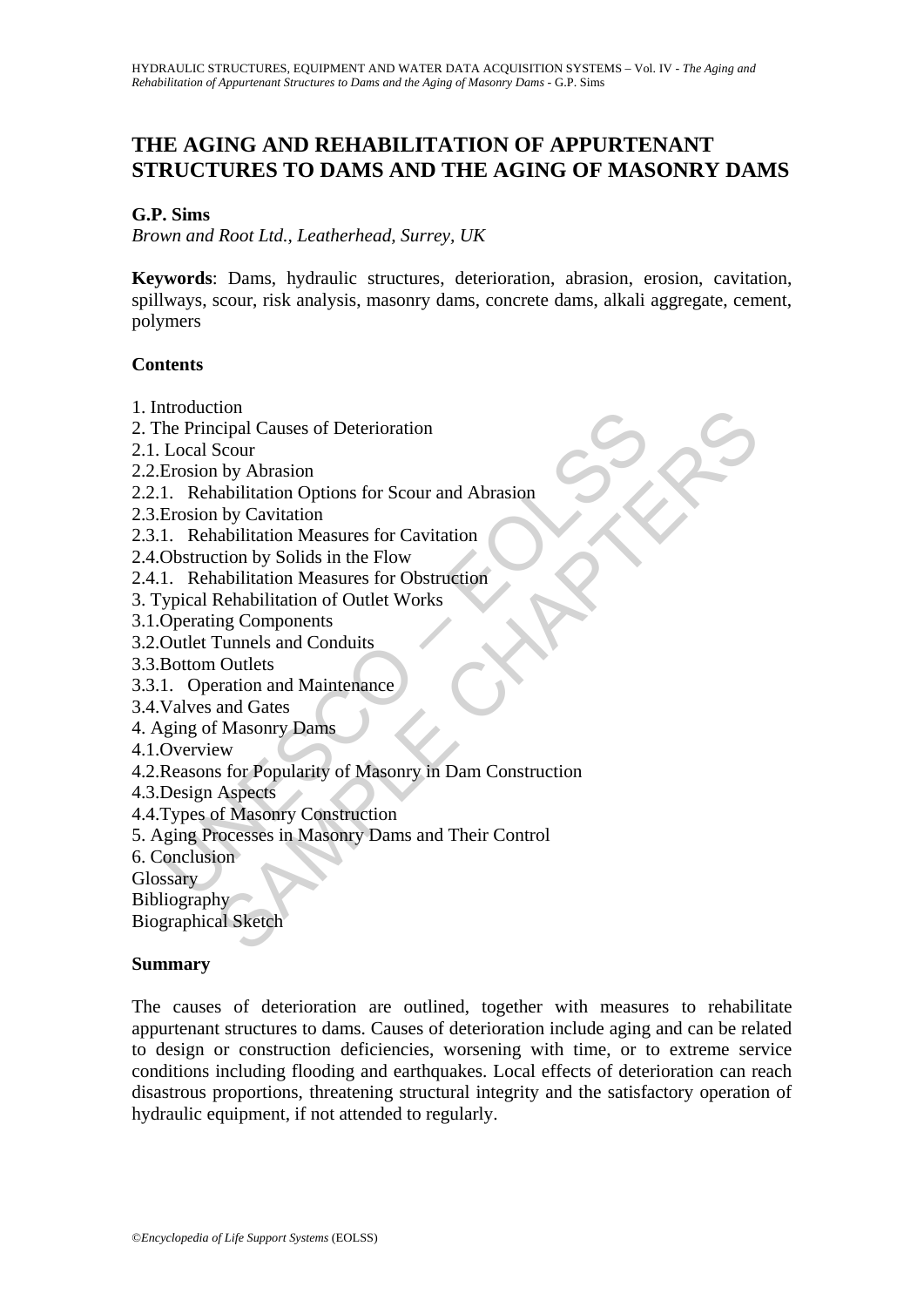Abrasion by particles of rock or sand in high-velocity flow, cavitation, and erosion of weak materials can cause progressive deterioration. Appurtenant works such as spillways, stilling basins, energy dissipaters, and outlet works are the areas most at risk. Remedial measures might not be permanently successful and repeated attention might be necessary. The use of additives and materials, such as polymers and epoxies, are often advocated to effect repairs. Obstructions can occur at outlets, leading to complications of emptying the reservoir of water or silt or to overtopping.

Masonry structures, built mainly during earlier times, are also subject to deterioration. Concrete is also vulnerable, for example, to alkali aggregate reaction. Case histories review and illustrate measures to combat deterioration. Tables list types of masonry construction and aspects of original design of masonry structures for use in rehabilitation.

### **1. Introduction**

This article deals with some aspects of the aging and consequent rehabilitation of appurtenant works of dams. Appurtenant works include spillways and outlet works, together with their gates and associated control equipment. The final section of the paper deals with the aging of masonry dams (see *Concrete Dam Engineering; Hydraulic Control Structures*).

Of particular importance to this paper is the body of replies to ICOLD's Question 71. The General Report by Pinto will be of particular assistance to engineers tasked with managing the rehabilitation of the appurtenant works of dams. Much, but not all, of the damage to appurtenant works tends to be brought about by the effects of flowing water. Corrosive processes affect some elements (see *Corrosion Protection of Metals*).

article deals with some aspects of the aging and consequent<br>urtenant works of dams. Appurtenant works include spillways<br>urtenant works of dams. Appurtenant works include spillways<br>ther with their gates and associated contr and<br>
e deals with some aspects of the aging and consequent rehabilitation<br>
t works of dams. Appurtenant works include spillways and outlet we<br>
tith their gates and associated control equipment. The final section of<br>
with t The aspects of the aging and rehabilitation of appurtenant works to dams that do not relate to the flow of water are the same as those found in concrete and masonry dams themselves. They include problems with deteriorating foundations and the body of the structure owing to the effects of physical or chemical processes. They are not discussed further here (see *Degradation of Concrete: Alkali Aggregate Reaction; Rehabilitation of Dams and Reservoirs*).

The circumstances leading to rehabilitation will be discussed, and then selected case histories of remediation will be presented.

Knowledge of the loads imposed and the behavior of dams increases with time. This can lead us to the conclusion that a dam will not behave safely in some circumstances. The risk to society might no longer be acceptable. In these circumstances the dam or its appurtenant works could require remedial works.

The most common reason for remedial works in this context is to increase the maximum flood that can be passed safely by the spillway. However, engineers do not usually regard this as an aging process, and work relating to the increase of spillway capacity is reported elsewhere. Changed land use downstream of a dam can also require an increased level of security (see *Design of Spillways and Outlet Works for Dams*).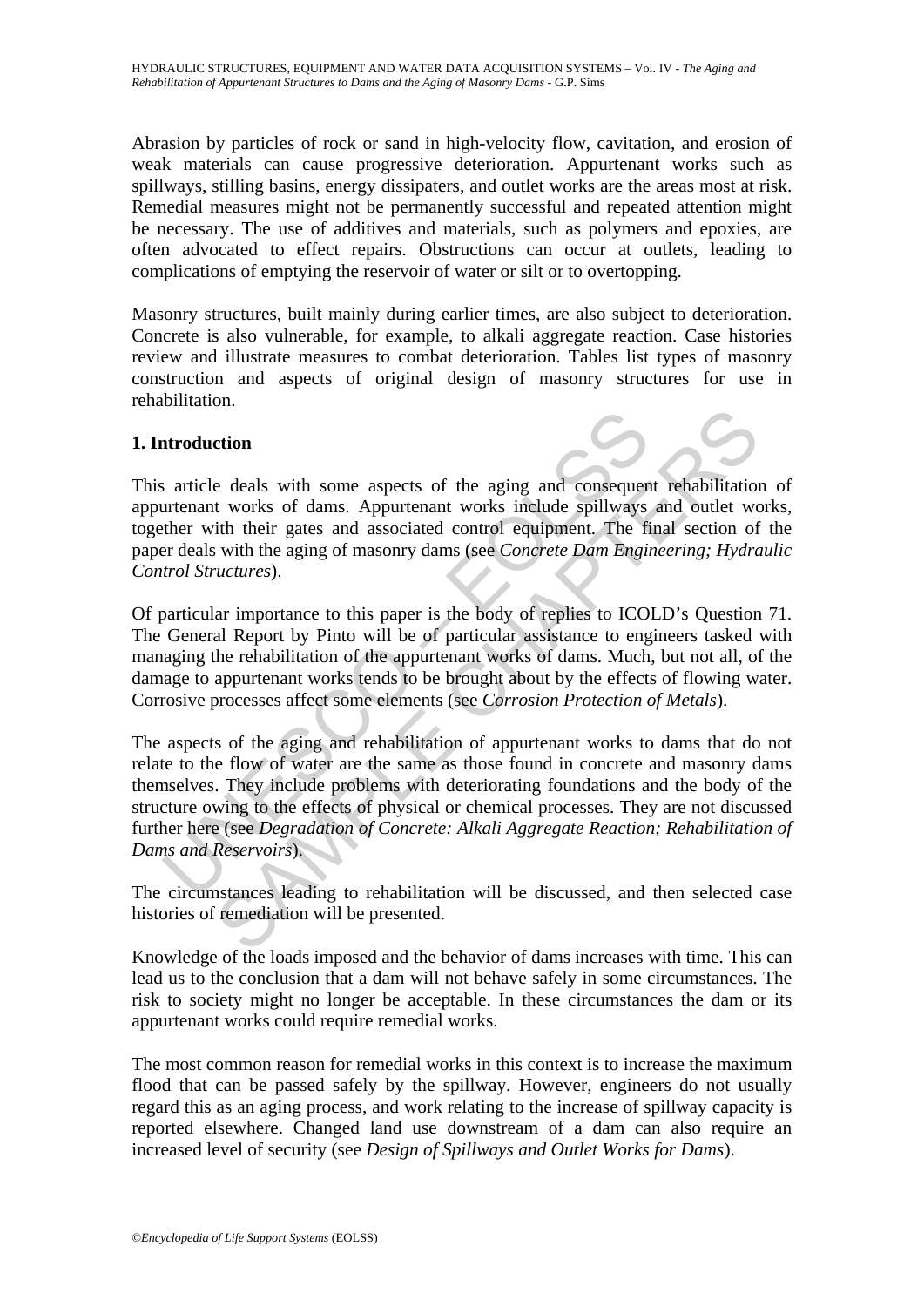Aging of appurtenant works is normally detected through regular dam safety reviews. Problems can be brought into focus where similar structures have misbehaved or where the mode of operation changes. The design assumptions of each critical item should be reconfirmed regularly. Risk analyses sometimes reveal that the hazard posed by a dam is too high or that the consequences of failure have increased due to changed circumstances downstream. It is becoming increasingly common for owners to formally evaluate hazards and risk before embarking on costly rehabilitation works. This can lead to a reduction in the amount of rehabilitation required.

An account of the aging of masonry dams is included in view of the prevalence of masonry construction in the early practice of dam building. These structures still perform in a satisfactory way, although they are subject to some deterioration. Therefore, the reasons for their aging and the possible remediation techniques are included in this article.

# **2. The Principal Causes of Deterioration**

Deterioration of appurtenant structures to dams is caused mainly by local scour, erosion by abrasion, erosion by cavitation, and by obstructions.

### **2.1. Local Scour**

uded in this article.<br> **he Principal Causes of Deterioration**<br> **he Principal Causes of Deterioration**<br> **erioration**<br> **erioration**, erosion by cavitation, and by obstructions.<br> **Local Scour**<br> **i** term usually describes the This term usually describes the effects of fast-flowing or turbulent water on natural materials including rock and soil. The energy of the flow over a spillway crest or through a bottom outlet is dissipated in the chute, culvert or tunnel, and the downstream works. The impact, turbulence, and friction of the water generate hydrodynamic forces against the faces exposed to the flow. Experience has shown that these forces are often not well understood or that their magnitude is underestimated. Hydraulic structures are sometimes underdesigned in this regard and suffer significant damage as a result.

This article.<br>
It is a tricle.<br>
It is a tricle.<br>
In this article.<br>
In this article.<br>
In this article.<br>
In the strate of the probability of the strength of the strength of the strength of the court<br>
In the strategy of the f Erosion that can in extreme circumstances lead to the undermining of a structure can be a consequence of local scour. Spillway structures on sand or soil foundations older than 25 years and with a history of frequent operation at high flows are particularly susceptible to erosion of the foundation. Scour of rock or concrete surfaces is greatly accelerated when the flowing water contains suspended sediment. Thus, for example, scour outlets and low-level outlets, where the reservoir is heavily silted, often require special treatment. Close study of the geology is essential to ensure stability where the rock foundation adjacent to the dam might be eroded.

There are at present no analytical or experimental methods for forecasting scouring phenomena definitively. Periodic visual or sounding surveys and inspections by divers are essential. These inspections are better done when the discharge or the reservoir level is low, and special arrangements might be required to facilitate them. Piezometers, devices to measure the pressure of water within the foundation, are sometimes useful in revealing the effect of the increased seepage flow where erosion has occurred.

#### **2.5. Erosion by Abrasion**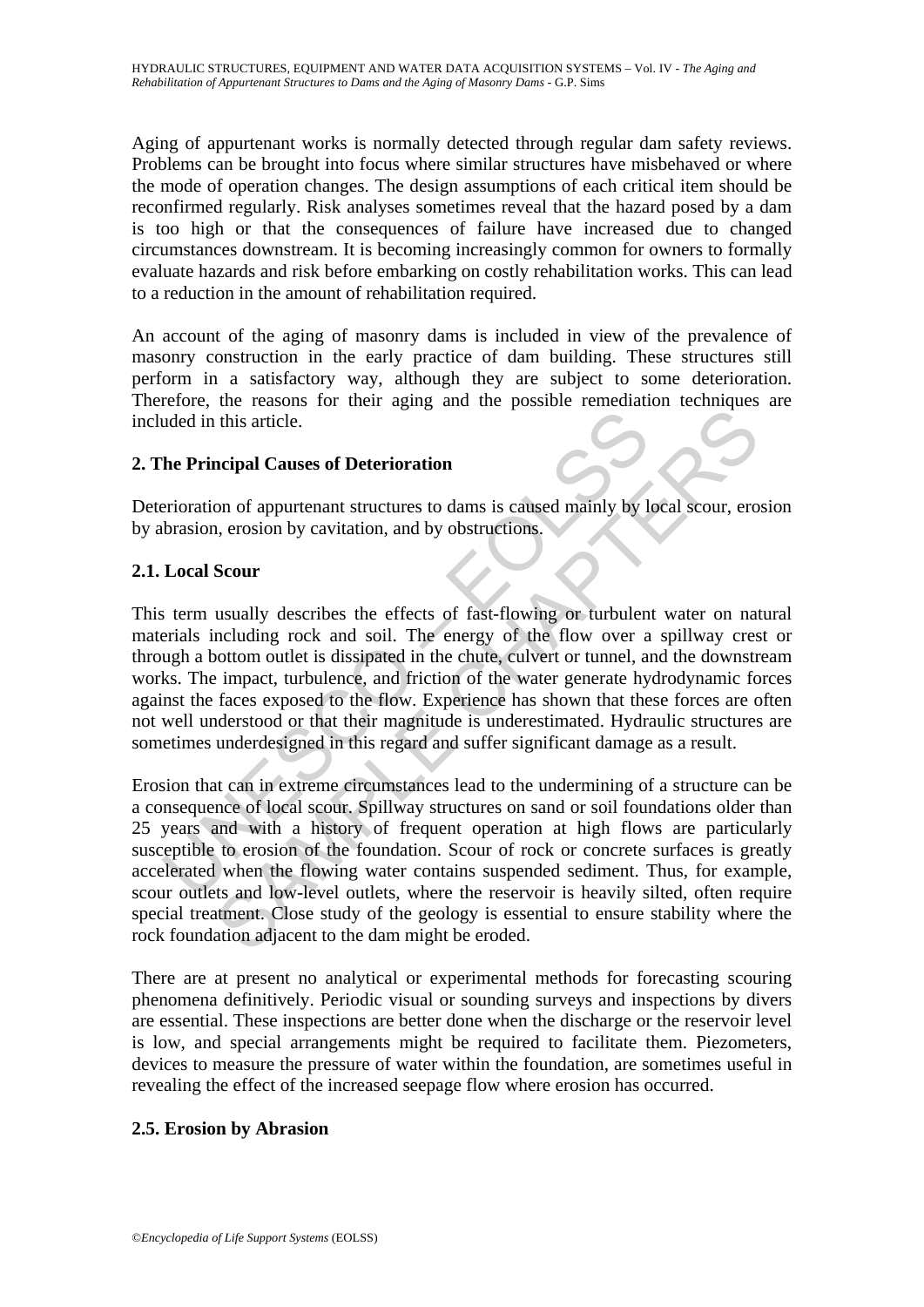Solid particles entrained in the flowing water abrade hydraulic structures. The extent of damage is a function of velocity and turbulence in the flow and of the hardness of the abrasive material and the nature of the surface being abraded. Hydraulic-jump stilling basins and bottom outlets are particularly vulnerable to abrasion damage. Asymmetric flow produces unhelpful flow concentration in which local damage can be rapid and severe.

Sediments trapped in the reservoir are often released through scour and low-level outlets. Damage has been reported in the conduit lining, gate and valve parts, and pipes. Particularly vulnerable are outlets used for diversion during construction, for reservoir sediment release, or for outlets designed for the control of reservoir sedimentation.

Abrasion has been caused by rock drawn into hydraulic-jump stilling basins from downstream by reverse currents. Some basins tend to continue to circulate the material rather than eject or sweep it from the basin. Other sources of material include construction or maintenance debris, objects thrown by visitors, or fallen rock from side slopes. The circulation of sand and rocks is similar to the action of a ball mill, causing severe erosion of floors, side walls, floor blocks, and the energy-dissipating teeth. The depth of erosion could reach meters in a short time.

mstream by reverse currents. Some basins tend to continue to circle or than eject or sweep it from the basin. Other sources of struction or maintenance debris, objects thrown by visitors, or fall ess. The circulation of sa In by reverse currents. Some basins tend to continue to circulate the matrosoft responses of material into remove in the basin. Other sources of material incertain or maintenance debris, objects thrown by visitors, or fall Abrasion is sometimes noted at a discharge much smaller than the design discharge, especially where a high tailwater level causes the hydraulic jump to form farther upstream than was designed. Immediately downstream of a flip bucket, in cases where the low flows are not thrown clear of the base of the terminal structure, the foundation of the structure could be eroded by the dribbling flow. The flip bucket might then be rendered unstable. Regular inspection of stilling basins and low-level outlets is the only reliable means of detecting the extent of damage. Underwater inspections might be required. Exploratory drilling can sometimes be helpful in determining the depth of abrasion.

Abrasion action causes pitting of a concrete surface, first eroding the cement paste surrounding the aggregates. Sometimes the exposed aggregates are damaged or detached from the surface. As the process develops, the concrete can be eroded down to the reinforcing steel. The process can, over time, lead to a catastrophic failure. Once damage to concrete or steel surfaces has started, the erosion accelerates with each operation of the spillway or bottom outlet unless the abrasive materials are removed.

Cavitation can also be triggered at the surface irregularities caused by abrasion. This can greatly increase the rate of destruction. On metal surfaces, the story is broadly similar: abrasive action can result in insufficient material remaining to perform the design intent. The abrasive action often causes pitting, which in high-velocity flow will result in cavitation and rapid removal of the surface.

# **2.5.1. Rehabilitation Options for Scour and Abrasion**

Rehabilitation options for structures suffering from scouring or abrasion damage fall into three major categories: repair of the damaged surfaces, redesign to avoid the flow conditions responsible for the damage, and improved operating techniques.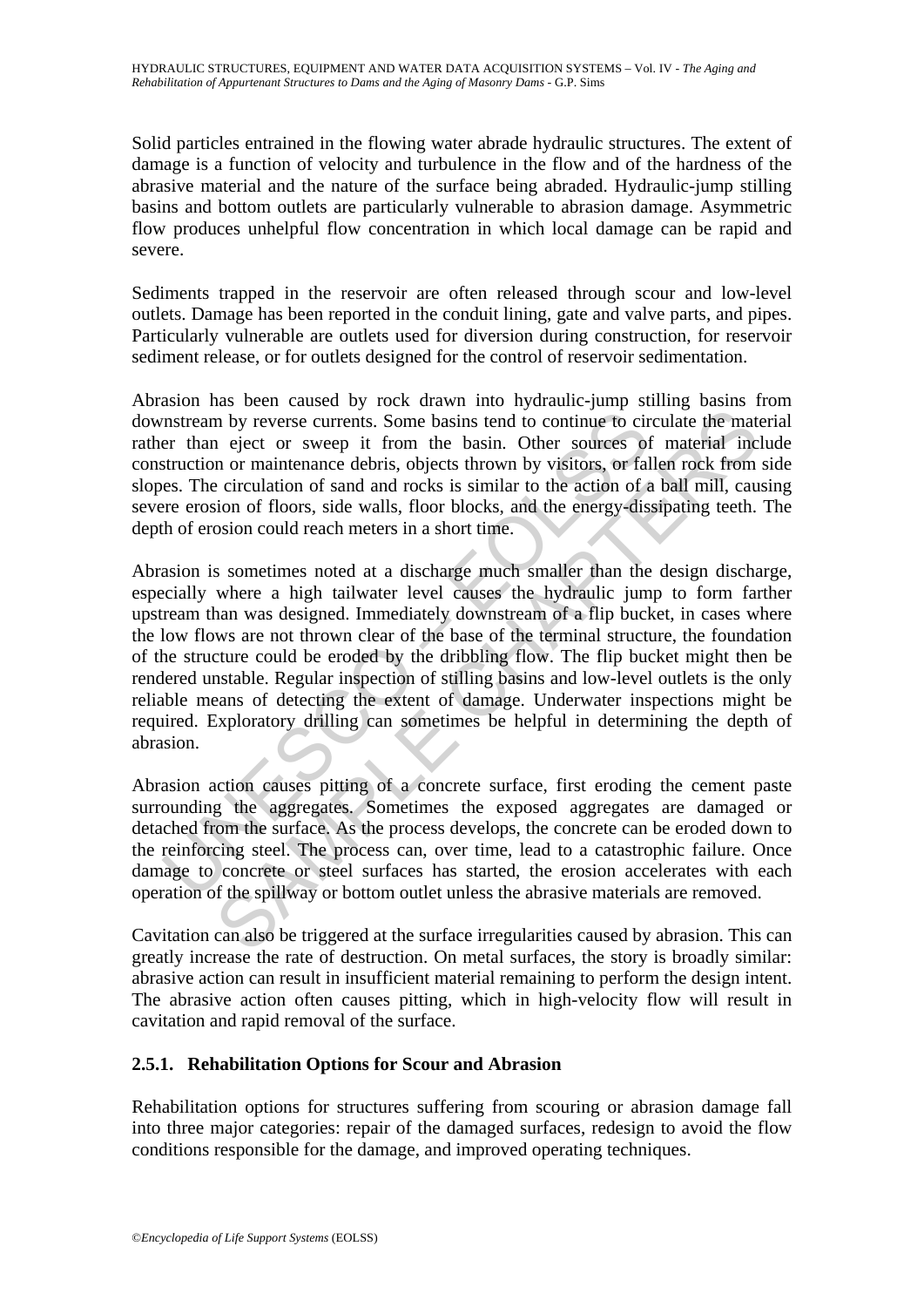Abrasion damage can be repaired and minimized by constructing flow surfaces of special concrete or resistant material such as stainless steel. Natural materials are often useful, particularly block work of good quality igneous rock. Test results show the resistance of a range of materials to attack by gravel in water. Even high-strength concrete was eroded much faster than stainless steel, and this indicates that in the most severe cases the more expensive solutions might be warranted, particularly for the repair of highly eroded areas under severe attack. Some successful approaches are outlined below.

er than normal mortar. The combination of high-quality aggreg<br>dified concrete results in a harder and more durable material, we<br>dified concrete results in a harder and more durable material, we<br>ione environments. Regarding normal mortar. The combination of high-quality aggregate in silica function-<br>normal mortar. The combination of high-quality aggregate in silica fu<br>oncrete results in a harder and more durable material, well suited to selec Silica fume in conventional concrete is an effective means of improving resistance to erosion by surface abrasion. This extremely fine silica powder acts as a pozzolan, but results in a harder and stronger cementing paste in the concrete. Paste or mortar in concrete is susceptible to erosion by wear. Good quality hard aggregate will resist wear better than normal mortar. The combination of high-quality aggregate in silica fumemodified concrete results in a harder and more durable material, well suited to severe erosion environments. Regarding the performance of calcium aluminate cement and calcium aluminate aggregate, cylinder compressive strengths of 50 MPa in 24 h are possible, and the resulting material has shown in tests to be an effective repair material with good adhesion and durability under severe abrasion coupled with high water velocity.

In the design of structures to pass silt-laden or fast-flowing turbulent water, it is important to exclude the abrasive content of the flow as far as possible. This is often impracticable by the time rehabilitation is contemplated. Except for diversion flows during construction, most reservoir outlets do not routinely carry a significant amount of abrasive material in their releases. In outlets designed for diversion, it is usual to provide for full functionality after an appropriate allowance has been made for the material removed by abrasion.



#### **Bibliography**

- - -

Batuca D.G. and Jordaan J.M. (2000). *Silting and Desilting of Reservoirs.* Rotterdam, The Netherlands: Balkema Publishers. [Comprehensive review of the sediment problem and methods for dealing with it, with many examples worldwide.]

Cabiron J.L. (1996). Evaluation of Abrasion Resistant Materials in Hydroelectric Structures from Laboratory Tests to On-site Appraisal after 5 years. *Repair and Upgrading of Dams* (Proceedings of the SWEDCOLD Symposium, Stockholm, June, 1996).

Campen F. and Mantwill H. (1994). *Preventative Overhaul and Refurbishment of the Bottom Outlet Works of an 80-Year-Old Masonry Dam Performed Without Emptying the Reservoir.* (Proceedings of the